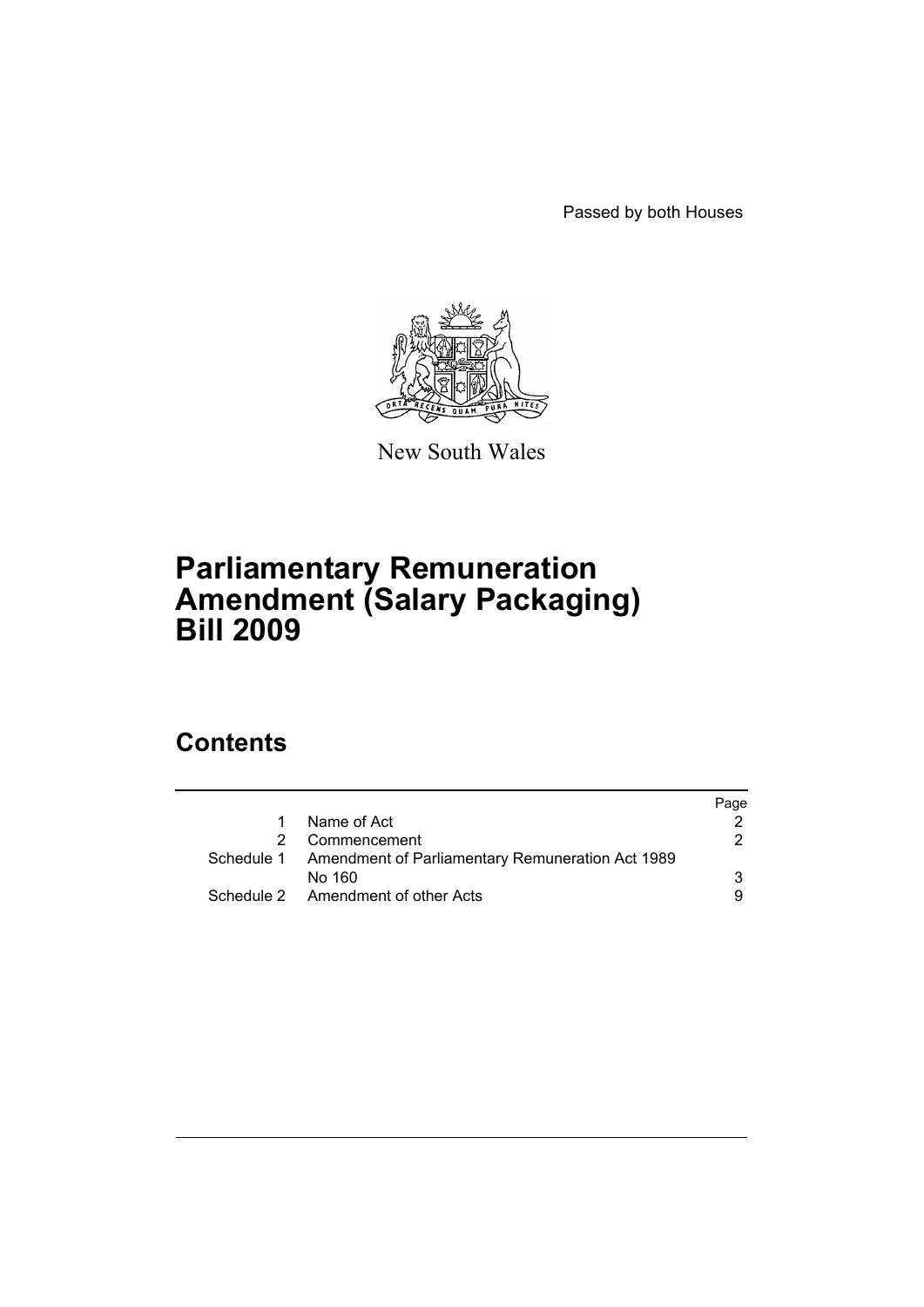*I certify that this public bill, which originated in the Legislative Assembly, has finally passed the Legislative Council and the Legislative Assembly of New South Wales.*

> *Clerk of the Legislative Assembly. Legislative Assembly, Sydney, , 2009*



New South Wales

# **Parliamentary Remuneration Amendment (Salary Packaging) Bill 2009**

Act No , 2009

An Act to amend the *Parliamentary Remuneration Act 1989*, the *Parliamentary Contributory Superannuation Act 1971* and the *Constitution Act 1902* with respect to the provision of employment benefits and the making of superannuation contributions for members of Parliament by way of salary sacrifice.

*I have examined this bill and find it to correspond in all respects with the bill as finally passed by both Houses.*

*Assistant Speaker of the Legislative Assembly.*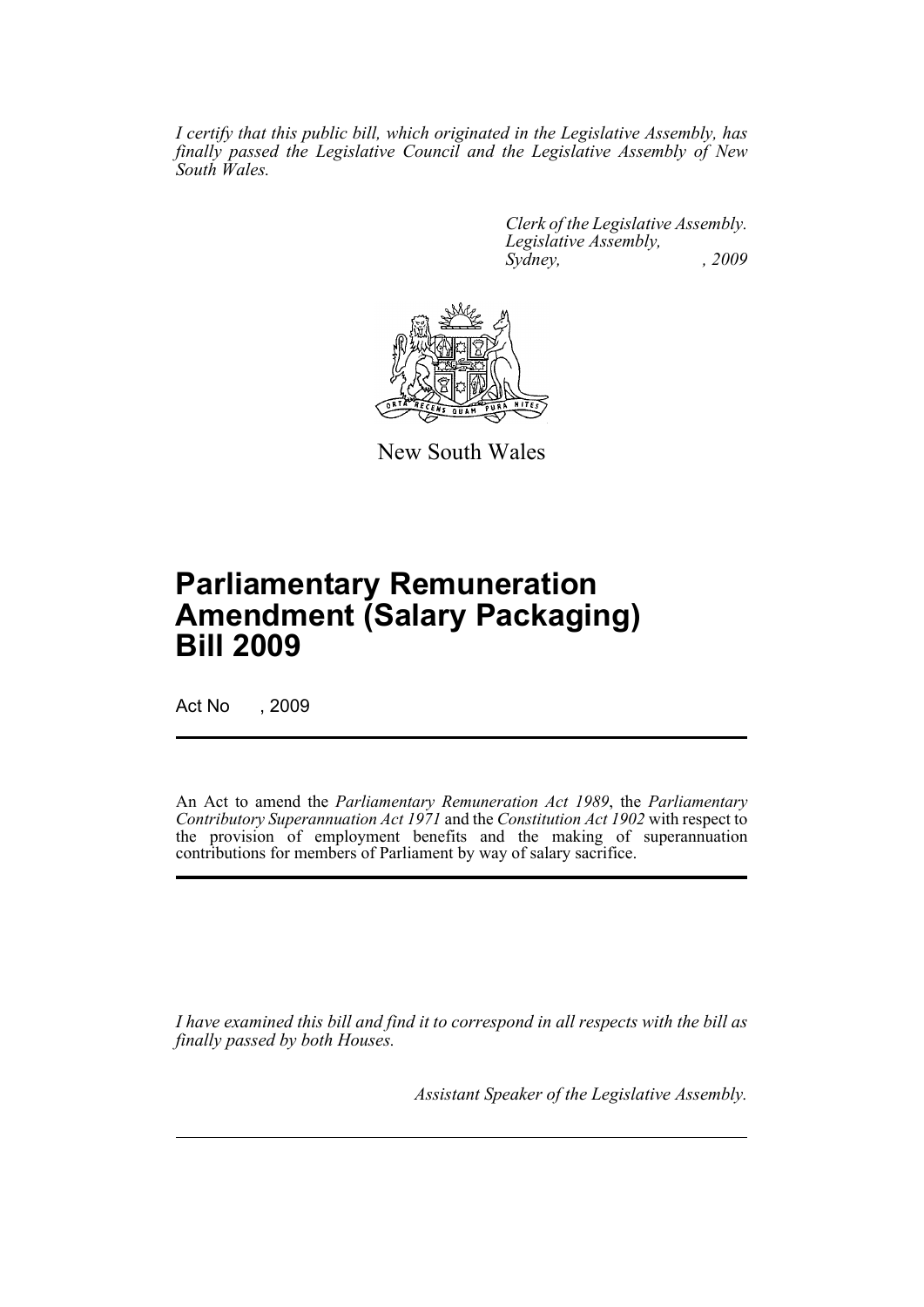# <span id="page-2-0"></span>**The Legislature of New South Wales enacts:**

#### **1 Name of Act**

This Act is the *Parliamentary Remuneration Amendment (Salary Packaging) Act 2009*.

## <span id="page-2-1"></span>**2 Commencement**

This Act commences on the date of assent to this Act.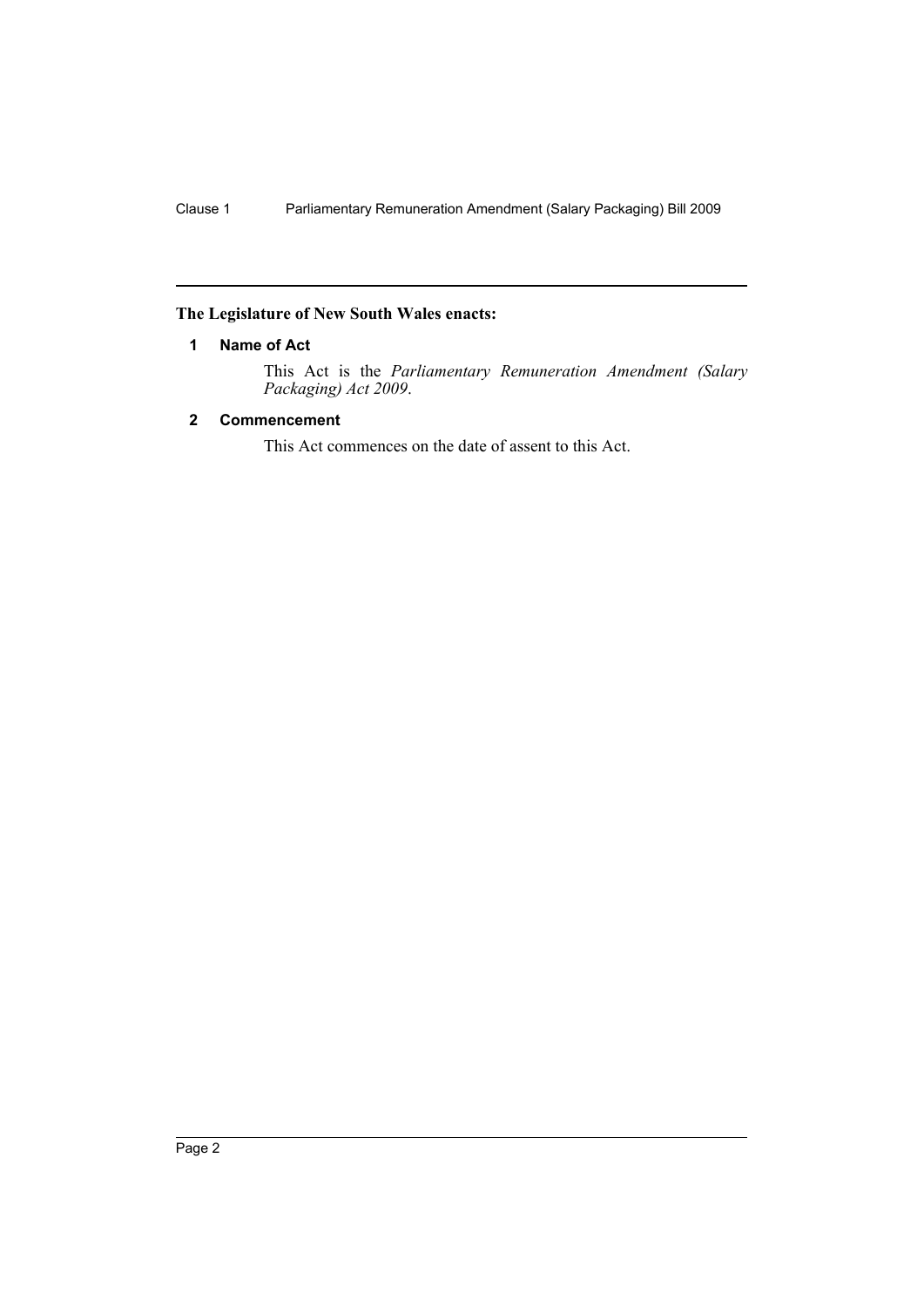Amendment of Parliamentary Remuneration Act 1989 No 160 Schedule 1

# <span id="page-3-0"></span>**Schedule 1 Amendment of Parliamentary Remuneration Act 1989 No 160**

#### **[1] Section 2A Purpose of Act**

Insert "or received as employment benefits" after "income" in section  $2A(1)(a)$ .

#### **[2] Section 3 Definitions**

Insert in alphabetical order in section 3 (1):

*designated employer*—see section 6A.

*employment benefit*—see section 6A.

*salary sacrifice contribution* means a superannuation contribution made for a member by way of salary sacrifice.

## **[3] Part 2A**

Insert after Part 2:

# **Part 2A Employment benefits**

#### **6A Employment benefits**

- (1) A member (including a recognised office holder) is entitled to be provided with employment benefits if the member elects by notice in writing to the designated employer to be provided with those benefits and if the designated employer approves of that election.
- (2) For the purposes of this section, an *employment benefit* is a benefit (other than a salary sacrifice contribution) that:
	- (a) is or is to be provided to a member at the cost of the State, and
	- (b) is of a private nature, and
	- (c) is of a kind approved as an employment benefit by a determination of the Tribunal, either generally or in relation to any member or class of members.
- (3) The cost of providing an employment benefit (including any applicable tax or administrative costs) is to be as determined from time to time by the designated employer and the remuneration otherwise payable to the member is reduced by the cost of providing the benefit.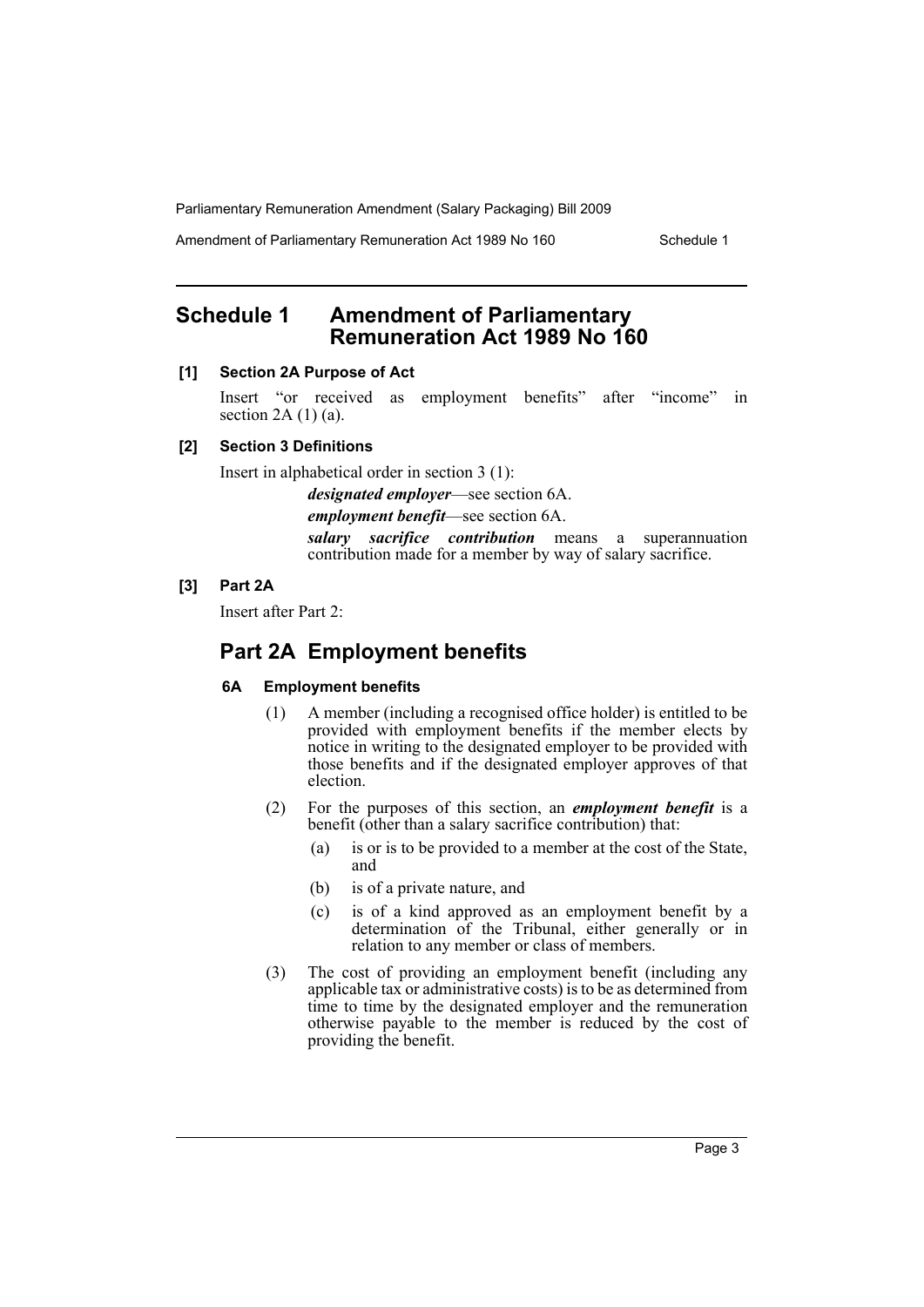- (4) The designated employer may from time to time determine the terms and conditions on which, including the manner in which, employment benefits are to be provided.
- (5) Any determination by the designated employer under this section as to the costing or terms and conditions of, or any other matter relating to, the provision of employment benefits is to be consistent with any determination of the Tribunal relating to those matters.
- (6) The provision of an employment benefit to a member may be terminated at any time by the member by notice in writing to the designated employer.
- (7) For the purposes of this section, the *designated employer* is the person holding the position of Executive Manager, Parliamentary Services in the Parliament's Department of Parliamentary Services or the holder of a position of the following kind that is prescribed by the regulations for the purposes of this section:
	- (a) a position of an officer of either House of Parliament,
	- (b) any position under the separate control of the President or Speaker, or under their joint control.
- (8) This section has effect despite anything to the contrary in this Act, the *Constitution Act 1902* or any other Act.

#### **6B Functions of Tribunal relating to employment benefits**

- (1) The Tribunal may, from time to time, make determinations with regard to employment benefits.
- (2) The Tribunal may, by a determination:
	- (a) fix the type of benefits that may be provided as employment benefits, and
	- (b) fix conditions on which employment benefits are to be provided, and
	- (c) make provision for the costing of employment benefits.
- (3) A determination may amend or revoke a determination that has already been made.
- (4) A determination or a provision of a determination may relate to all or any members or to any class of members.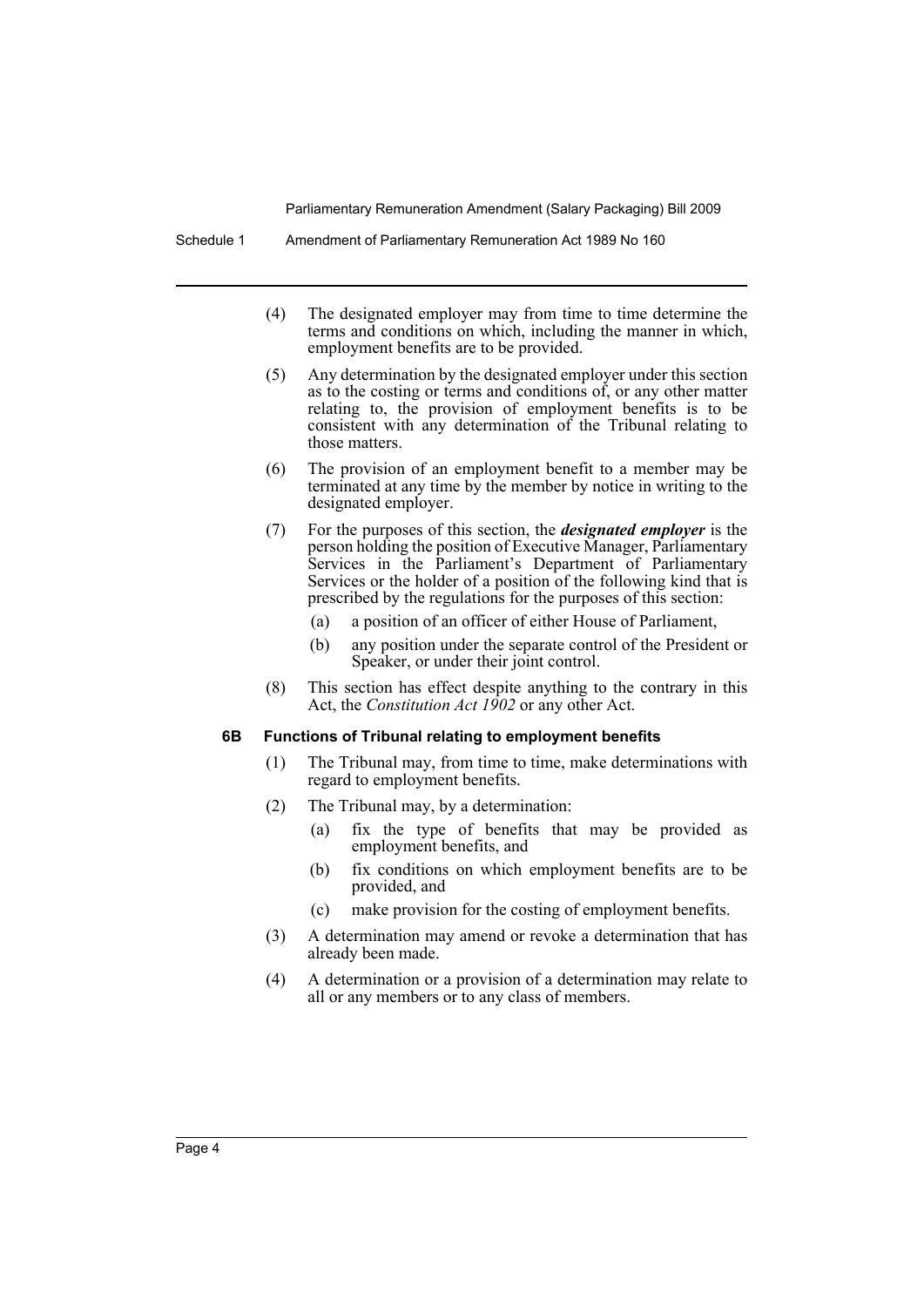Amendment of Parliamentary Remuneration Act 1989 No 160 Schedule 1

(5) In fixing the type of benefits that may be provided as employment benefits, the Tribunal may only approve a benefit of a kind that is available to a member of the Government Service (other than a benefit that is only available to executive officers within the meaning of Part 3.1 of the *Public Sector Employment and Management Act 2002*).

#### **6C Special determinations as to employment benefits**

- (1) The Minister may direct that a special determination be made by the Tribunal as regards employment benefits.
- (2) Any such direction:
	- (a) may relate to all or any employment benefits or any class of them, and
	- (b) may relate to all or any individual members and recognised office holders or to any class of them.
- (3) A special determination is to be made by such time as the Minister directs and is to take effect from such time as the Tribunal specifies in the determination.

#### **[4] Section 8 The Tribunal**

Insert after section 8 (2):

(3) The Tribunal has such powers, authorities, duties or functions as are conferred or imposed on it by or under this or any other Act.

#### **[5] Section 9**

Omit the section. Insert instead:

**9 Tribunal may make determinations as to additional entitlements**

The Tribunal may make determinations of additional entitlements that are to be available to a member or recognised office holder.

#### **[6] Section 10 General provisions as to determinations of additional entitlements**

Insert "under this Part" after "determinations" in section 10 (1).

#### **[7] Section 12A Financial implications of determinations**

Omit "this Act" from section 12A (1). Insert instead "this Part".

#### **[8] Section 14A Superannuation approvals**

Omit "14" wherever occurring in section 14A (5) and (6). Insert instead "14I".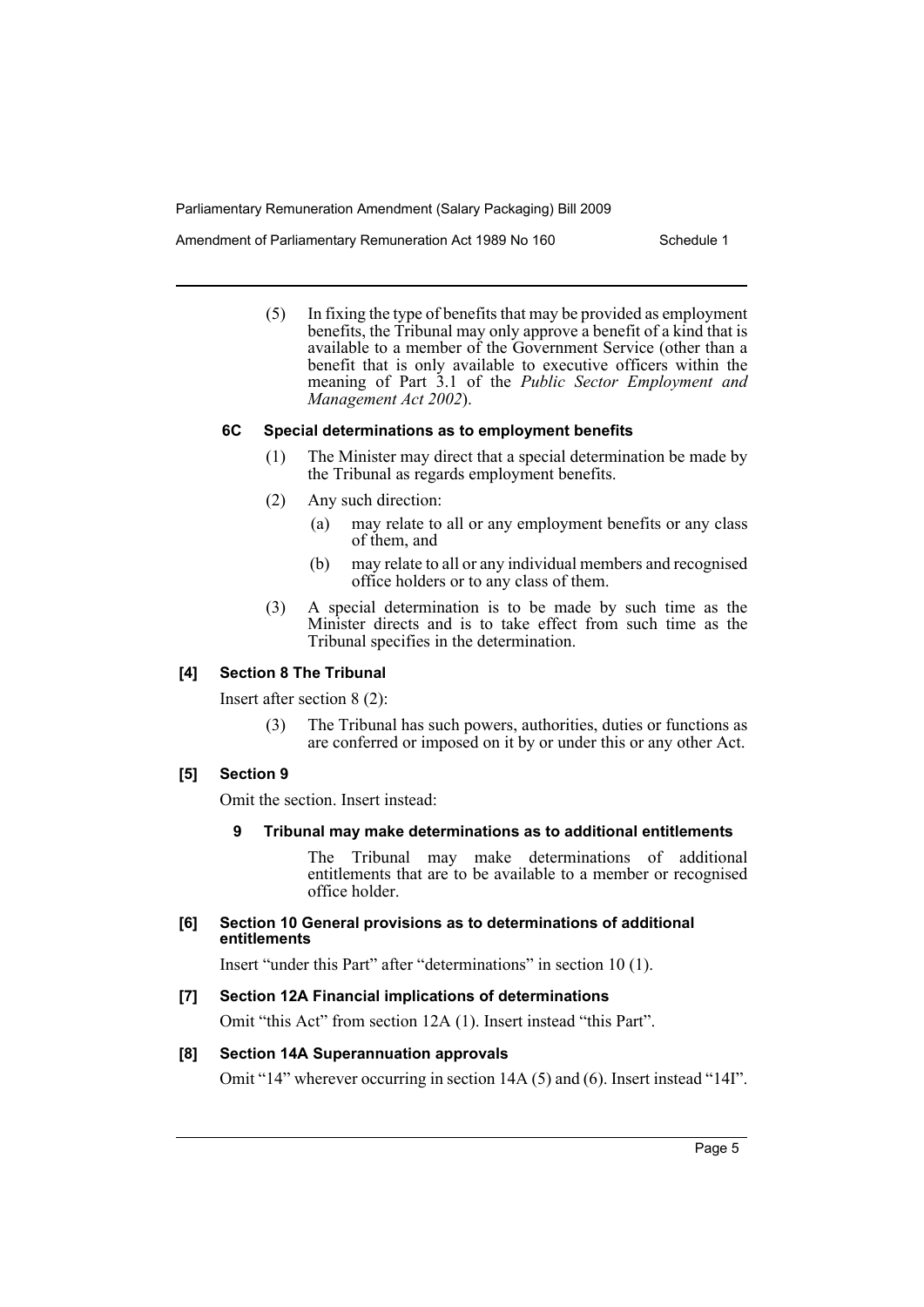Schedule 1 Amendment of Parliamentary Remuneration Act 1989 No 160

#### **[9] Section 14C Definitions**

Insert "and Division 3" after "Division".

#### **[10] Section 14C, definition of "salary"**

Omit paragraph (b) of the definition. Insert instead:

- (b) the total of the following amounts:
	- (i) the remuneration payable to the member by way of basic salary and additional salary (if any),
	- (ii) the cost of any employment benefits provided to the person (as determined by the designated employer),
	- (iii) the amount of any additional superannuation contributions made by way of salary sacrifice under section 14F, or

#### **[11] Part 3A, Division 3, heading**

Insert after section 14E:

## **Division 3 Salary sacrifice for additional superannuation contributions**

#### **[12] Section 14EA**

Insert before section 14F:

#### **14EA Application of Division**

This Division applies to all members, including continuing members under the *Parliamentary Contributory Superannuation Act 1971* referred to in section 14B (*contributors to the PCSS*).

#### **[13] Section 14F Salary sacrifice arrangements**

Omit section 14F (1) and (2). Insert instead:

- (1) A member may elect, by notice in writing to the designated employer, to make additional superannuation contributions by way of salary sacrifice contributions.
- (2) A *salary sacrifice contribution* is a contribution paid in accordance with an approval by the designated employer under which the member elects to forgo remuneration yet to be earned and the remuneration foregone is to be applied by the designated employer as a superannuation contribution to a superannuation fund, approved deposit fund or retirement account.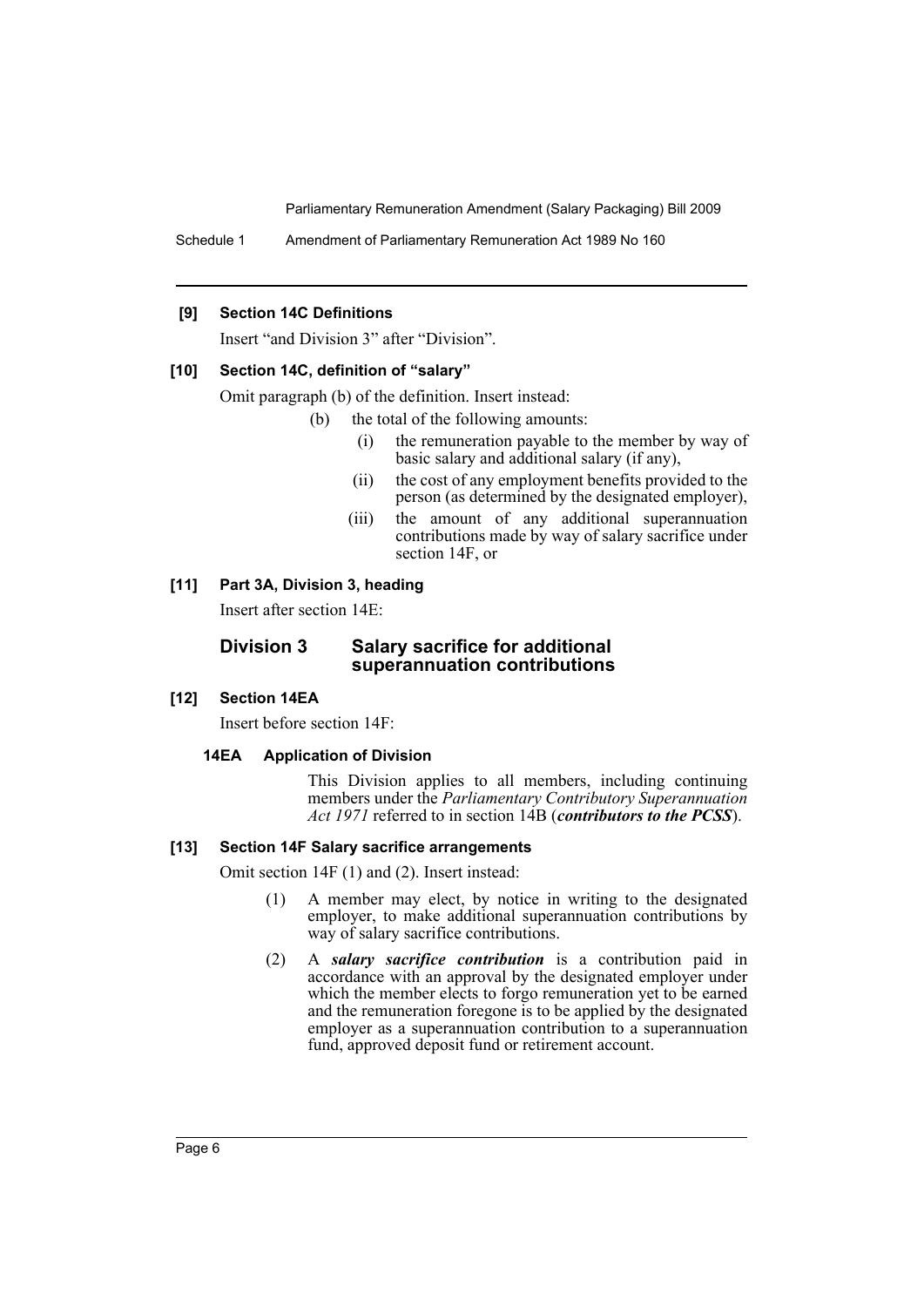Amendment of Parliamentary Remuneration Act 1989 No 160 Schedule 1

#### **[14] Section 14F (4)**

Omit "The percentage or amount so specified is not to exceed 50%, or a greater percentage prescribed by the regulations, of the total basic salary and any additional salary of the member.".

#### **[15] Section 14F (4A)**

Insert after section 14F (4):

- (4A) If an election is made by a contributor to the PCSS, the election is to specify that the additional superannuation contributions are to be paid to one of the following:
	- (a) the First State Superannuation Fund,
	- (b) a complying superannuation fund,
	- (c) a complying approved deposit fund,
	- (d) a retirement savings account.

#### **[16] Section 14F (5)–(7)**

Omit "Treasurer" wherever occurring. Insert instead "designated employer".

#### **[17] Section 14F (8) (b)**

Insert "under section 14E or this section" after "purpose".

#### **[18] Part 3B, heading**

Insert after section 14F:

# **Part 3B The Tribunal**

#### **[19] Sections 8 (as amended by item [4]), 13 and 14**

Renumber the sections as sections 14G, 14H and 14I, respectively, and transfer them to new Part 3B (as inserted by item [18]).

#### **[20] Section 15 Payment of Parliamentary remuneration, allowances and employment benefits**

Insert after section 15 (4):

(4A) Employment benefits are subject to such provisions as may be specified in a determination that is in force.

# **[21] Section 15 (6)**

Insert "(including the cost of providing employment benefits and salary sacrifice contributions)" after "this Act".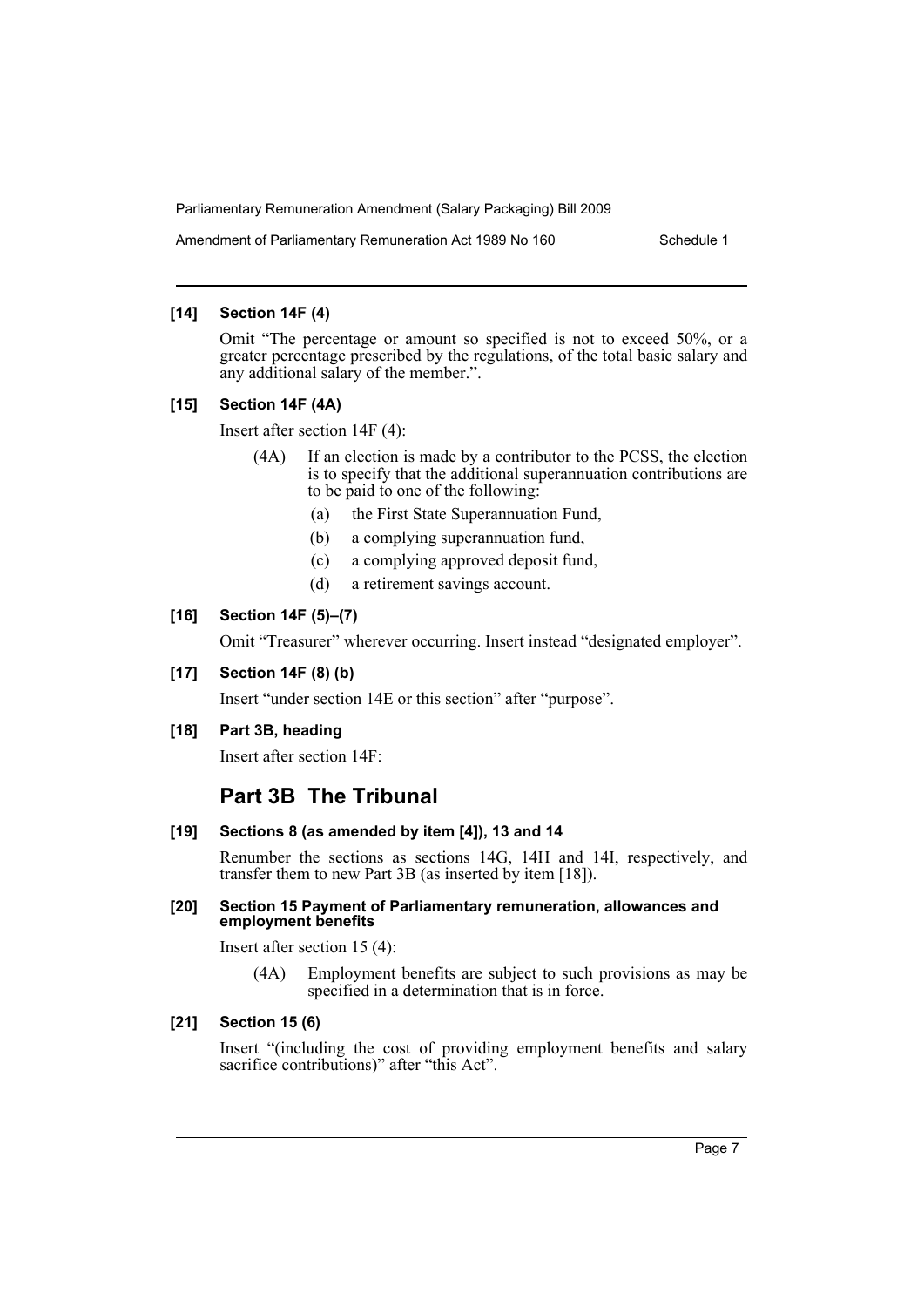Schedule 1 Amendment of Parliamentary Remuneration Act 1989 No 160

#### **[22] Schedule 2 Parliamentary Remuneration Tribunal**

Omit "(Section 8)". Insert instead "(Section 14G)".

#### **[23] Schedule 3 Savings, transitional and other provisions**

Insert at the end of clause 1:

*Parliamentary Remuneration Amendment (Salary Packaging) Act 2009*

## **[24] Schedule 3, clause 4**

Insert after clause 3:

#### **4 Existing elections for superannuation contributions**

- (1) An existing contributions election continues in force as if it had been made under this Act as amended by the *Parliamentary Remuneration Amendment (Salary Packaging) Act 2009*.
- (2) In this clause:

*existing contributions election* means an election by a member that was in force under section 14F immediately before the amendment of that section by the *Parliamentary Remuneration Amendment (Salary Packaging) Act 2009*.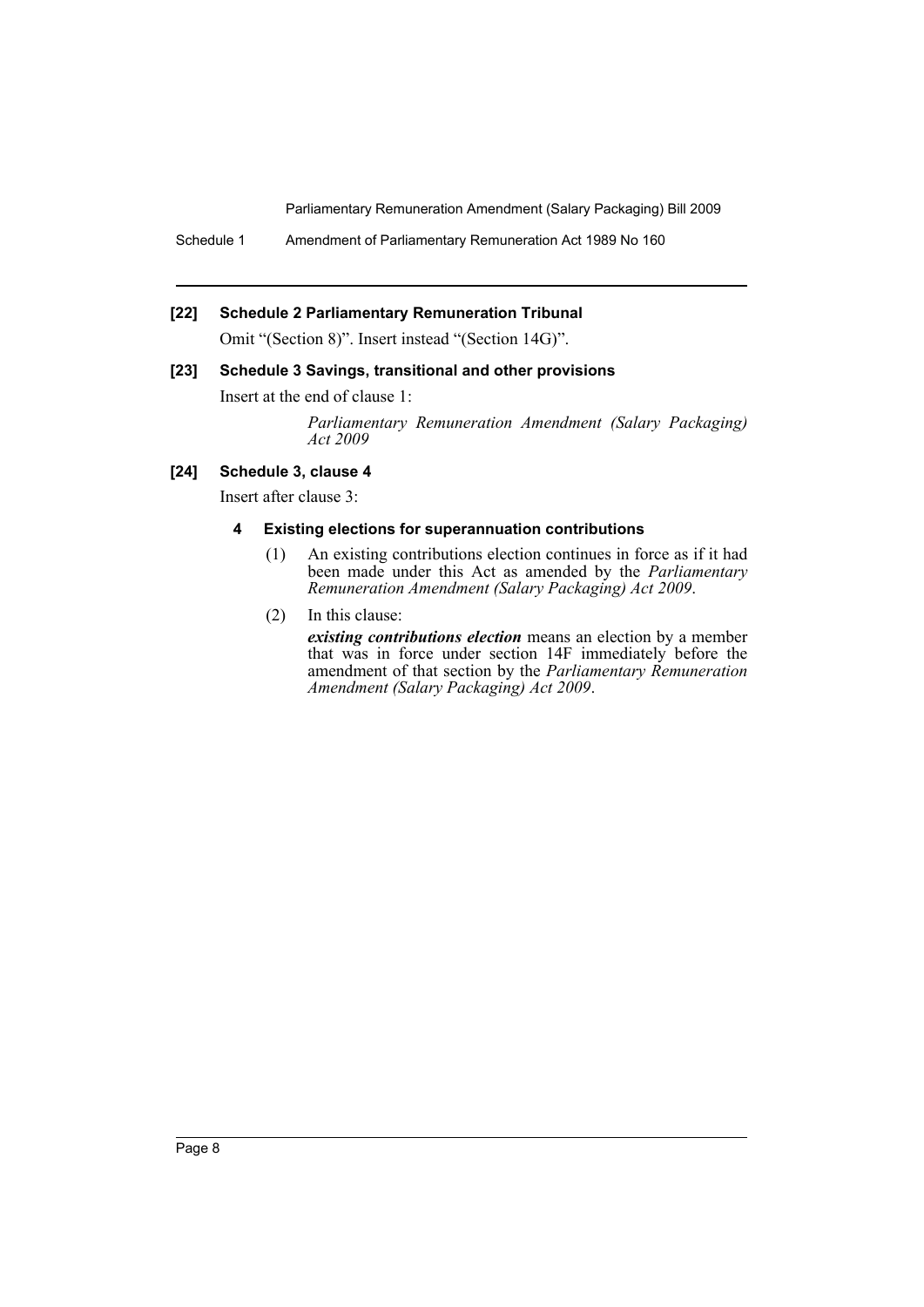Amendment of other Acts **Schedule 2** and the 2 and 2 and 2 and 2 and 2 and 2 and 2 and 2 and 2 and 2 and 2 and 2 and 2 and 2 and 2 and 2 and 2 and 2 and 2 and 2 and 2 and 2 and 2 and 2 and 2 and 2 and 2 and 2 and 2 and 2 a

# <span id="page-9-0"></span>**Schedule 2 Amendment of other Acts**

## **2.1 Constitution Act 1902 No 32**

#### **Section 13 Disqualifications**

Insert after section 13 (4B):

- (4C) Nothing in:
	- (a) subsection (1) applies so as to prevent a person from being elected or from sitting or voting as a Member of either House of Parliament, or
	- (b) subsection (2) requires or permits the seat of a Member of either House of Parliament to be declared to be, or to become or be, vacant,

on the ground that he or she elects or agrees to be provided with, or receives, employment benefits (including salary sacrifice contributions for superannuation) under the *Parliamentary Remuneration Act 1989* or any other Act.

## **2.2 Parliamentary Contributory Superannuation Act 1971 No 53**

#### **[1] Section 3 Definitions**

Insert in alphabetical order in section 3 (1):

*designated employer* has the same meaning as in the *Parliamentary Remuneration Act 1989*. *salary sacrifice contribution*—see section 18AA.

#### **[2] Section 3 (1), definition of "salary"**

Insert at the end of paragraph (c) of the definition:

- and
- (d) the cost of any employment benefits (within the meaning of the *Parliamentary Remuneration Act 1989)* provided to the member or former member (as determined by the designated employer), and
- (e) if salary sacrifice contributions are made in respect of the member or former member under this Act, the amounts payable for those contributions under section 18AA, and
- (f) if salary sacrifice contributions are made in respect of the member or former member under section 14F of the *Parliamentary Remuneration Act 1989*, the amounts of those contributions,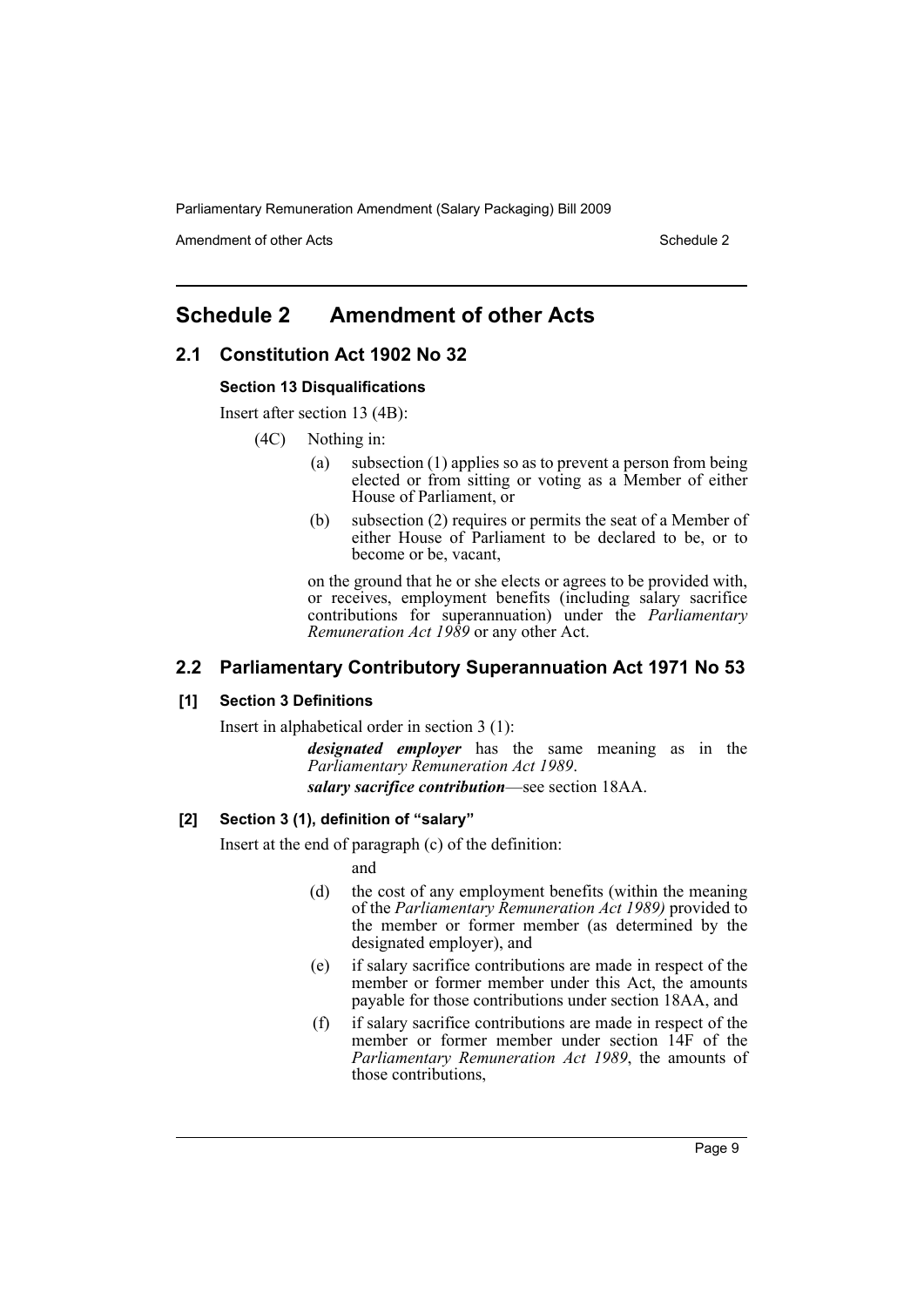Schedule 2 Amendment of other Acts

#### **[3] Section 6 Payments into and out of Fund**

Insert "and salary sacrifice contributions" after "members" where firstly occurring in section 6 (1) (b).

#### **[4] Section 18AA**

Insert after section 18:

#### **18AA Salary sacrifice contributions**

- (1) The whole or part of the amount required to be deducted from the salary of a member under this Act may be paid by salary sacrifice contributions, if the member elects to make salary sacrifice contributions and the designated employer and the trustees approve of the election.
- (2) A *salary sacrifice contribution* is a contribution paid in accordance with an approval by the designated employer under which the member elects to forgo remuneration yet to be earned and the remuneration foregone is to be applied by the designated employer to the amount required to be deducted from the salary of a member under this Act.
- (3) The amount payable for a salary sacrifice contribution to meet the requirement for a salary deduction under this Act is to comprise the following:
	- (a) the amount necessary (taking into account any deductions not made on a salary sacrifice basis) to meet the required deductions under this Act (the *contribution element*),
	- (b) the amount necessary to meet any tax payable under Commonwealth taxation law in respect of the amount paid under paragraph (a).
- (4) A salary sacrifice contribution is to be paid within the same period as a deduction from salary under section 18.
- (5) An election under this section:
	- (a) may be made only in respect of future salary instalments, and
	- (b) is to be in writing to the designated employer, and
	- (c) is to be accompanied by any information required by the trustees and the designated employer, and
	- (d) takes effect when it is approved by the designated employer and the trustees, and
	- (e) may be varied or revoked by notice in writing to the designated employer and the trustees.